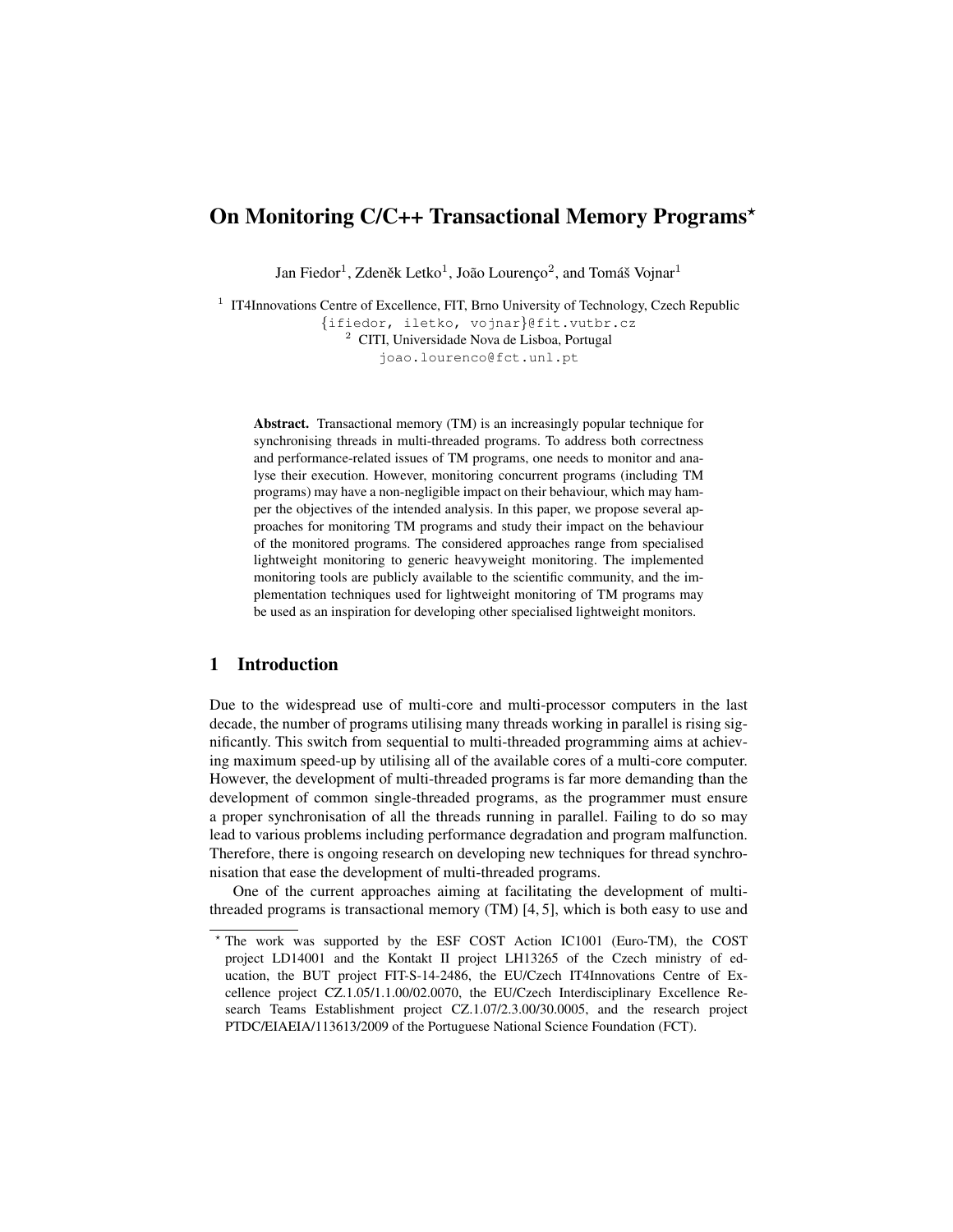provides good performance. When using TM, the threads are synchronised by defining transactions that may be executed optimistically in parallel and will succeed if they do not interfere with each other. Even though using TM may be easier, there are still various opportunities to make mistakes that lead to performance degradation and errors, which rises a clear demand for tools for analysing and debugging TM programs.

In order to be able to implement various dynamic analyses of the behaviour of TM programs, one first needs to monitor their execution. However, the monitoring code may influence the monitored program's behaviour and hamper the results of some analyses. That is why, in this paper, we propose several different ways of monitoring C/C++ TM programs and then experimentally study their influence on the behaviour of the monitored programs. Our monitoring approaches range from lightweight to heavyweight monitoring. The monitored programs are taken from the well-known STAMP benchmark [1].

As our primary metric for evaluating the influence of the different monitoring approaches, we use the number of transactions that aborted during the execution of the monitored TM programs as this metric gives a good insight into their contention level, i.e., into the number of conflicting concurrent transactions. The more conflicts and aborts the more work for the TM system.

In this paper, we present an experimental evaluation of the influence of different kinds of lightweight and heavyweight monitoring approaches for TM programs, both in terms of global numbers of aborts as well as numbers of aborts for different types of transactions. Moreover, we also show that the obtained results can be significantly influenced by the environment in which the monitoring is performed.

The results presented in this paper can be used in several ways. First, they can show researchers or developers interested in monitoring TM programs how the behaviour of these programs can be influenced by different monitoring techniques as well as the environment. Second, the proposed and implemented monitoring techniques are available to the scientific community and can be used in other settings, which is especially easy for the case of heavyweight monitoring since we implemented a quite generic TM monitoring platform on top of the ANaConDA framework [3]. The lightweight monitoring approaches are rather specialised; however, the described implementation techniques can be useful if there is a need for implementing yet another lightweight monitor.

*Related work.* To the best of our knowledge, there are only a couple of works dealing with monitoring of TM programs, namely the works [2, 6]. These works aim at providing the users with a variety of interesting data about the execution of a TM program by tracing its operations. However, only the authors of [2] discuss how their monitoring influences the monitored programs, and this discussion is rather brief and addresses only the global number of aborts. We provide a much more detailed study of the influence of monitoring on the monitored programs, using more and/or different monitoring approaches and considering other metrics besides the global numbers of aborts.

# 2 Monitoring Transactional Memory Programs

In this section, we briefly recall general principles and properties of both lightweight and heavyweight monitoring techniques, and we propose several ways to use these ap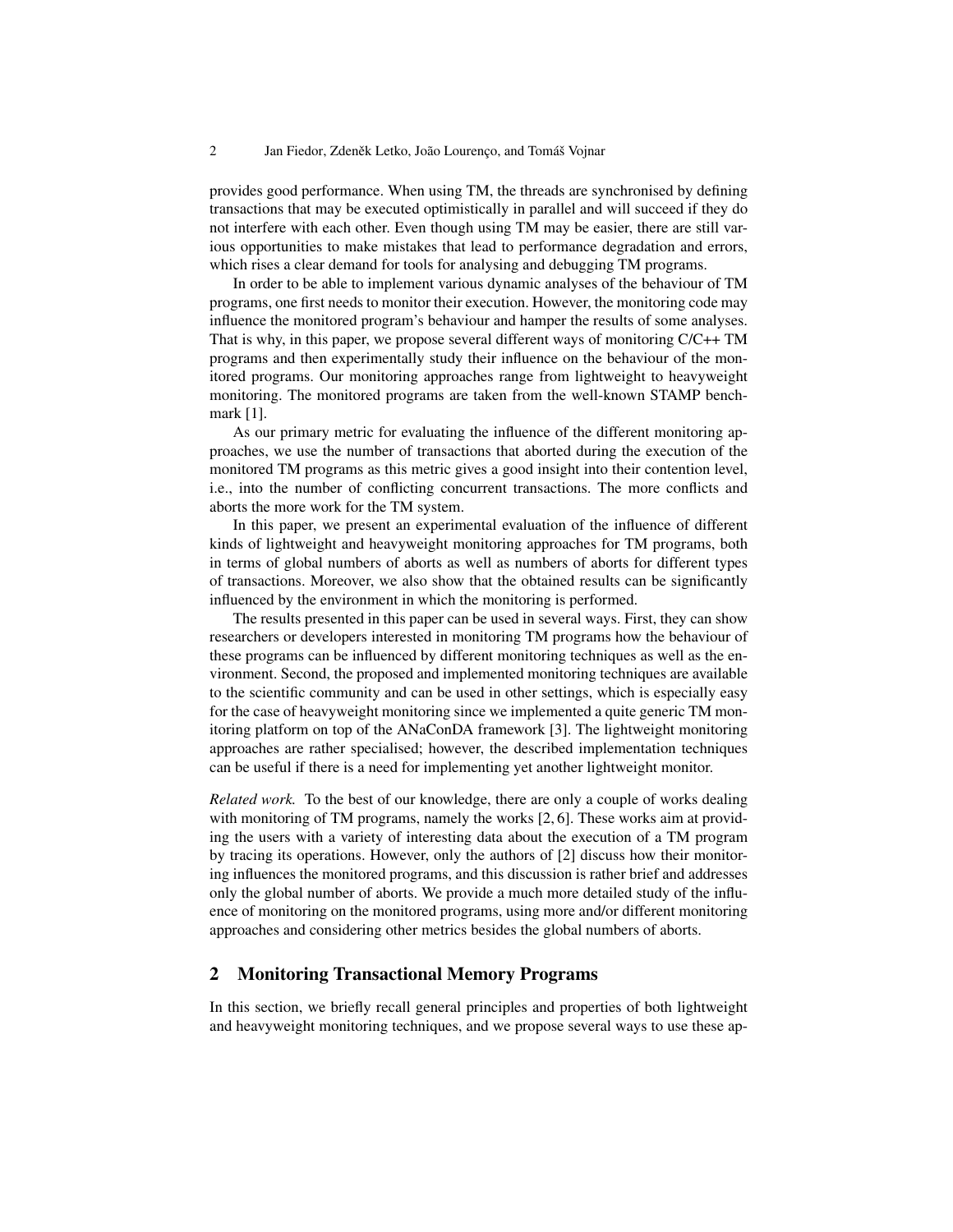proaches in monitoring TM programs. The influence of these techniques on the monitored programs is then experimentally studied in the next section.

#### 2.1 Lightweight and Heavyweight Monitoring

*Lightweight monitoring* [6] strives to minimize the impact of the monitoring activity on the behaviour of the monitored TM program. To achieve this goal, only a limited amount of information is collected, mainly the kind of information that can be obtained fast enough and with minimal intrusion. This makes lightweight monitoring particularly suitable for analysing a program for performance issues. To achieve the highest performance, the monitoring code is usually embedded into the monitored program itself by modifying its source or intermediate code, or even its binary. In all these cases, the monitored program is modified and differs from the original one.

Besides the limited amount of information provided, another disadvantage of the lightweight approach is its lack of automation and/or versatility. The program must be modified again and again for each change in the information to be collected, no matter how small that change is. Sometimes, the required information can be acquired by modifying only some of the libraries used by the program (such as the TM run-time libraries in our case), but then the monitoring will be restricted to those programs that use this specific library. Moreover, embedding monitoring code into a library may be problematic if it is being shared with other programs running on the system, requiring one to manage and maintain multiple versions of the same library.

*Heavyweight monitoring* [7] trades performance for versatility. It frequently uses a specific run-time environment, such as some kind of a low-level virtual machine, to execute the code of the given program and to monitor its execution. Executing the program in such an environment slows down its execution considerably but enables the acquisition of nearly any information required about the execution of the program. Moreover, environments supporting dynamic instrumentation are able to insert (or remove) the monitoring code during the execution of the program, leaving its original code untouched. Finally, by having full control of the code being executed, these environments are able to monitor even self-modifying or self-generating code.

#### 2.2 Lightweight Monitoring of TM Programs

In order to study the impact of monitoring on the behaviour of monitored TM programs, we proposed and implemented several lightweight monitoring approaches. These approaches differ in how much information they are collecting and how they are collecting this information. TM libraries usually provide information about the global numbers of started, committed, and aborted transactions. We take the possibility of obtaining this information as a starting point, and our monitoring approaches allow one to obtain various refinements of this information.

Our lightest monitoring approach (denoted as the *statistics collector* or *sc* in the experiments) allows one to obtain not only the global numbers of started, committed, and aborted transactions, but also all of these numbers separately for each thread and each type of transaction. In order to be as lightweight as possible, this information is obtained in such a way that the monitoring code maintains two counters for each thread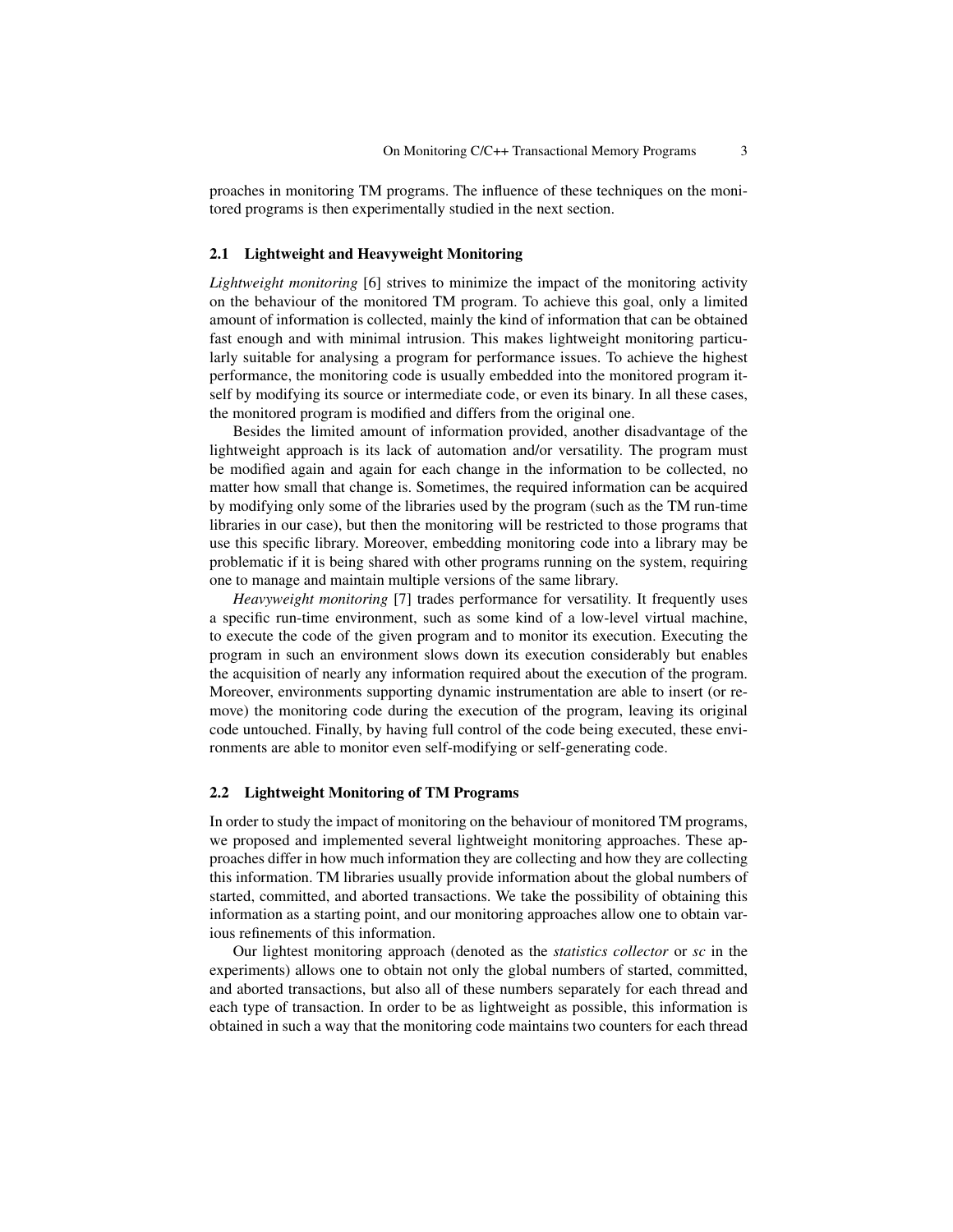and each type of transaction: the first one tracking the number of started transactions and the second one recording the number of committed transactions. These counters are stored in a two-dimensional array so that each combination of a thread and a type of transaction has its own exclusive set of counters. As each thread is accessing a different part of the array, no additional synchronization is introduced. Further, to achieve the best performance, the array is static with a defined maximum number of supported threads and types of transactions, and no boundary checks are done during the monitoring—the monitoring code just accesses a counter and increments it. The numbers of aborts are then computed from the numbers of started and successfully committed transactions.

Our next monitoring approach (denoted as the *event logger* or *el* in the experiments) is based on registering TM operations (events) in an event log (list) during a program execution, followed by a *post mortem* processing of these events. An event is generated (and stored in the event log) only when a transaction starts or successfully commits, and the number of aborts is computed later. In order to minimize the probe effect, each thread has its own event log which resides in the main memory, and hence no additional synchronization between the threads or interaction with the file system is needed<sup>3</sup>.

Finally, we have implemented several variants of the event logger. The *el-a* variant differs from the basic event logger in that it is explicitly tracking the aborts and does not compute them from the number of started and successfully committed transactions. The *el-arw* variant does additionally track transactional reads and writes, which significantly increases the number of events collected. Further, we extend all the three above mentioned event logger approaches by collecting and associating a time stamp for each logged event (leading to variants denoted as *el-ts*, *el-a-ts*, and *el-arw-ts* in the experiments). The time stamp is retrieved from the Intel TSC (Time Stamp Counter) register, and storing the time stamp doubles the data size of each event.

The implementation of all of our monitoring approaches is available<sup>4</sup> and can be used either directly or serve as an inspiration for implementing other specialized monitors. The current implementation is restricted to the TL2 library and requires a modification of the source code of the program to be monitored. Since the TL2 library provides a set of macros representing the TM operations and these macros are used by the testing programs, our implementation inserts the monitoring code into the programs by modifying these macros. Thus, the source code of the programs is modified at compile time when the modified macros are being expanded by the compiler. Still, we need to recompile the programs with a different set of macros every time we need to change the way the monitoring is done or the type of information to be acquired.

## 2.3 Heavyweight Monitoring of TM Programs

For versatile heavyweight monitoring of TM programs, we have proposed and implemented an extension of the ANaConDA framework [3]. The ANaConDA framework is based on PIN [7], a dynamic binary instrumentation tool from Intel. ANaConDA

 $3$  Eliminating the interaction with the file system is very important as writing to a file introduces a significant intrusion to the execution of a program.

<sup>4</sup> http://github.com/fiedorjan/lightweight-stm-monitoring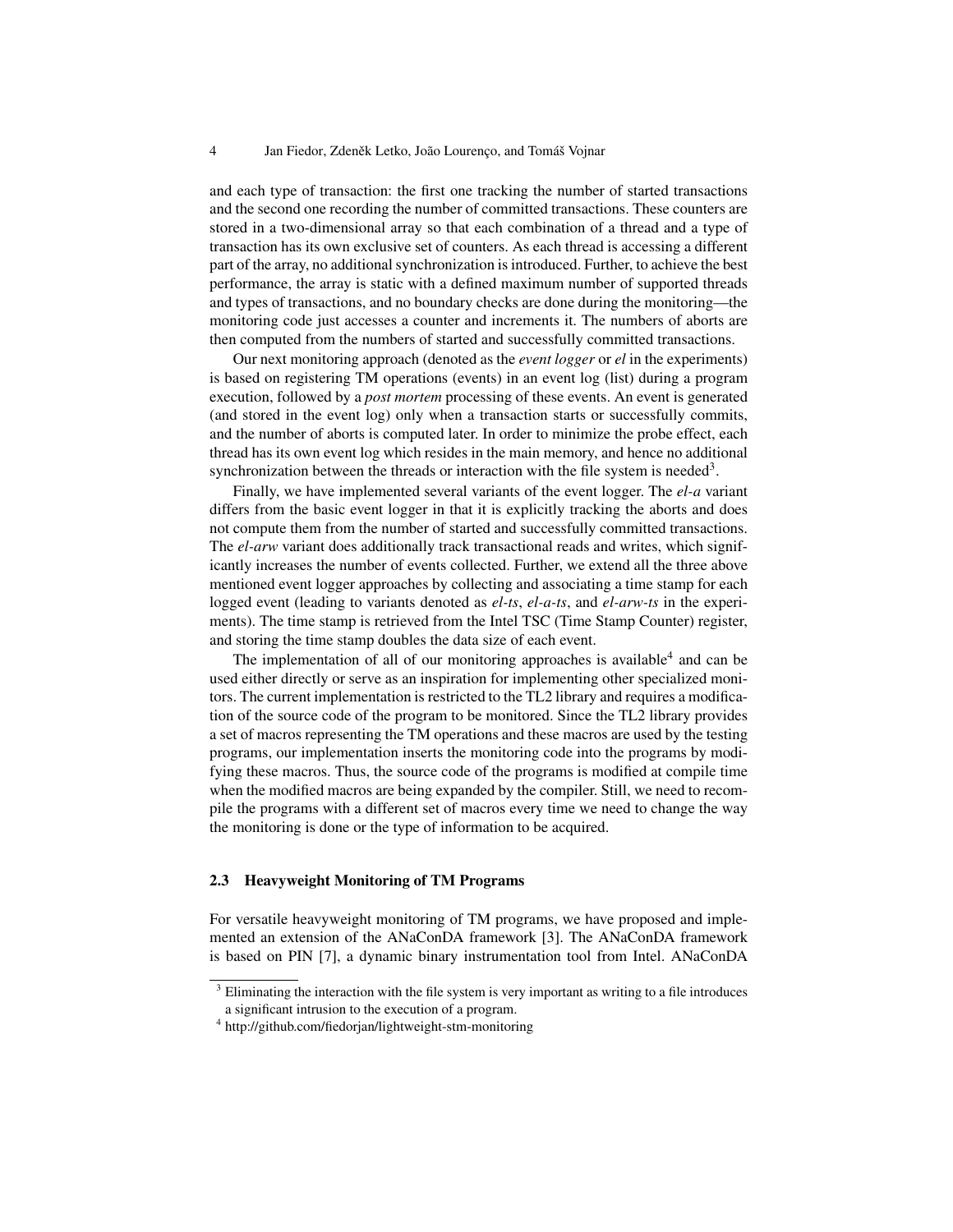enables monitoring of multi-threaded C/C++ programs and allows one to obtain information about common synchronisation operations, such as memory accesses or lock acquisitions and releases. In order to support (heavyweight) monitoring of TM programs, we extended the ANaConDA framework to include a support for monitoring TM operations as described below.

The C/C++ programming languages usually include a support for TM by making use of a software library. In this setting, monitoring the TM operations implies intercepting the calls of the functions in this library. As there are many libraries implementing TM for C/C++, our extension is not restricted to a specific library and may be easily instantiated for any TM library. This allows one to analyse a broad variety of TM programs, not only a subset of programs using a specific library. Regardless of the concrete implementation/library used, TM is supported by five basic operations: three operations for managing transactions (*txStart*, *txCommit*, and *txAbort*); and two operations for managing the transactional accesses to the main memory (*txRead* and *txWrite*).

To be able to monitor the five basic TM operations of a concrete TM library with ANaConDA, the user has to identify which library functions implement these operations and which of their parameters reference memory locations. After that, the extended ANaConDA framework is able to monitor any TM program that uses that particular TM library. Currently, we instantiated the extended ANaConDA framework with a support for monitoring programs that use the TL2-x86<sup>5</sup> or the TinySTM<sup>6</sup> libraries.

We implemented all of the approaches described in the previous sections as plugins for the extended ANaConDA framework. The framework monitors the execution of a TM program and sends notifications of the relevant TM events to the plug-in. The plug-in then processes the events in the same way as the lightweight monitoring approaches. Unlike in the case of lightweight monitoring, the heavyweight monitoring does not require customized versions of the monitored program specifically tailored for a particular monitoring strategy. Based on the type of information requested by each plug-in, the framework instruments the original code of the monitored program upon loading it into the main memory with the code which collects the required information.

# 3 Experimental Evaluation of the Impact of Monitoring

We will now present a set of experiments that evaluate the influence of the monitoring approaches described in the previous section on the behaviour of a set of benchmark TM programs from several different points of view. For our experiments, we used 6 out of 8 programs from the STAMP benchmark suite [1], namely genome, intruder, kmeans, scca2, vacation, and yada. These programs utilise transactional memory to solve a wide variety of problems. In case of the kmeans and vacation programs, we also distinguish the high and  $low$  variants that use respectively the high and low contention configurations available in the benchmark. The remaining two benchmarks, bayes and labyrinth, were excluded due to technical problems unrelated with the work described in this paper.

<sup>5</sup> http://stamp.stanford.edu/releases.shtml#tl2-x86

<sup>6</sup> http://tmware.org/tinystm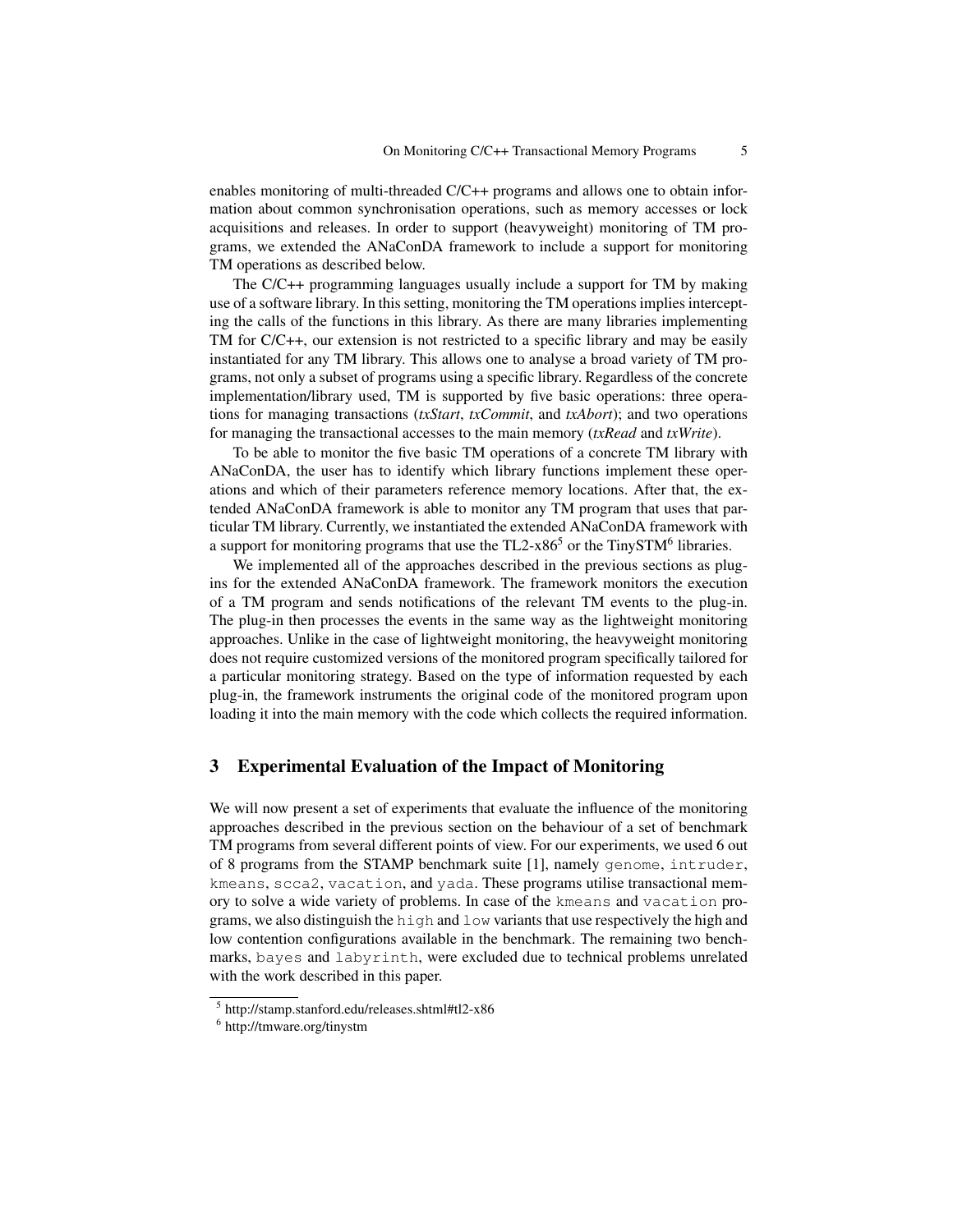|  |                                                              | genome intruder | kmeans |     | ssca2                                                                                                                                                                                           | vacation |     | yada |
|--|--------------------------------------------------------------|-----------------|--------|-----|-------------------------------------------------------------------------------------------------------------------------------------------------------------------------------------------------|----------|-----|------|
|  | variant                                                      |                 | high   | low |                                                                                                                                                                                                 | high     | low |      |
|  | orig                                                         |                 |        |     | 2.6 $\cdot 10^4$ 4.3 $\cdot 10^7$ 5.6 $\cdot 10^6$ 5.2 $\cdot 10^6$ 2.6 $\cdot 10^2$ 4.9 $\cdot 10^5$ 2.6 $\cdot 10^4$ 2.7 $\cdot 10^6$                                                         |          |     |      |
|  | sc                                                           |                 |        |     | <b>2.8</b> $\cdot 10^4$ <b>4.3</b> $\cdot 10^7$ <b>5.4</b> $\cdot 10^6$ <b>5.1</b> $\cdot 10^6$ <b>3.5</b> $\cdot 10^2$ <b>4.9</b> $\cdot 10^5$ <b>2.7</b> $\cdot 10^4$ <b>2.6</b> $\cdot 10^6$ |          |     |      |
|  | $\frac{1}{2}$ el -ts<br>different el -a<br>different el -a - |                 |        |     | 2.3 $\cdot 10^4$ 3.8 $\cdot 10^7$ 4.3 $\cdot 10^6$ 4.0 $\cdot 10^6$ 2.7 $\cdot 10^2$ 4.6 $\cdot 10^5$ 2.5 $\cdot 10^4$ 2.6 $\cdot 10^6$                                                         |          |     |      |
|  |                                                              |                 |        |     | 2.2 $\cdot 10^4$ 3.5 $\cdot 10^7$ 3.7 $\cdot 10^6$ 3.4 $\cdot 10^6$ 2.0 $\cdot 10^2$ 4.4 $\cdot 10^5$ 2.4 $\cdot 10^4$ 2.3 $\cdot 10^6$                                                         |          |     |      |
|  |                                                              |                 |        |     | 2.3 $\cdot 10^4$ 3.7 $\cdot 10^7$ 4.0 $\cdot 10^6$ 3.7 $\cdot 10^6$ 2.0 $\cdot 10^2$ 4.4 $\cdot 10^5$ 2.4 $\cdot 10^4$ 2.5 $\cdot 10^6$                                                         |          |     |      |
|  | el-a-ts                                                      |                 |        |     | 2.1 $\cdot 10^4$ 3.4 $\cdot 10^7$ 2.9 $\cdot 10^6$ 2.7 $\cdot 10^6$ 2.2 $\cdot 10^2$ 3.9 $\cdot 10^5$ 2.1 $\cdot 10^4$ 2.1 $\cdot 10^6$                                                         |          |     |      |
|  | el-arw                                                       |                 |        |     | <b>2.1</b> $\cdot 10^4$ <b>1.1</b> $\cdot 10^7$ <b>3.2</b> $\cdot 10^6$ <b>3.4</b> $\cdot 10^6$ <b>1.9</b> $\cdot 10^2$ <b>0.5</b> $\cdot 10^5$ <b>0.8</b> $\cdot 10^4$ <b>1.8</b> $\cdot 10^6$ |          |     |      |
|  |                                                              |                 |        |     | el-arw-ts 2.5 $\cdot 10^4$ 0.8 $\cdot 10^7$ 2.3 $\cdot 10^6$ 2.7 $\cdot 10^6$ 2.5 $\cdot 10^2$ 0.5 $\cdot 10^5$ 0.8 $\cdot 10^4$ 1.5 $\cdot 10^6$                                               |          |     |      |

Table 1. Average number of aborts in original runs and runs with lightweight monitoring.

For the experiments, we used two different environments. The first environment, which we will refer to as  $x5355-64GB$ , consists of a single machine with 4-core Intel Xeon X5355 2.66 GHz CPU and 64 GB of memory, running Linux with the 3.2.0 kernel. The second environment, which we will refer to as *x3450-8GB*, is a cluster containing three identical nodes with 4-core Intel Xeon X3450 2.66 GHz CPUs and 8 GB of memory, running Linux with the 2.6.26 kernel. As all of the CPUs which we used support Hyper-threading, up to 8 threads may run seemingly simultaneously on any of these machines. To achieve maximal concurrency, all of the benchmarks were configured to use 8 threads. For lightweight monitoring, programs were compiled with  $-q$ and  $-03$  flags.

#### 3.1 Comparison of Lightweight Monitoring Approaches

First, we evaluate the impact of the different variants of lightweight monitoring that we proposed on the behaviour of the monitored programs. As a metric, we use the global number of transactions aborted during the program run. The presented experiments were performed in the *x5355-64GB* environment.

Table 1 shows the average global number of aborts (out of 100 runs) for each of the tested programs when executed with the different variants of lightweight monitoring described in Section 2.2. The variant *orig* represents a run without any monitoring, i.e., the execution of the original program with no modifications. The parameters of each of the programs were set to the values recommended for the so-called standard runs of the programs in the STAMP benchmark suite<sup>7</sup>.

When performing the most lightweight monitoring (*sc*), the global number of aborts does not change much and stays almost always within a range of 5 % from the original runs. The only exception is the ssca2 benchmark which gets near 35 % more aborts than in the original runs. This is caused by the so-called outliers, i.e., rare runs that achieve a number of aborts much higher than usual, which distorts the results. This

 $7$  These parameters are recommended by the STAMP authors when running the benchmarks natively, i.e., directly on a concrete operating system, not in a simulator or another tool negatively affecting its performance.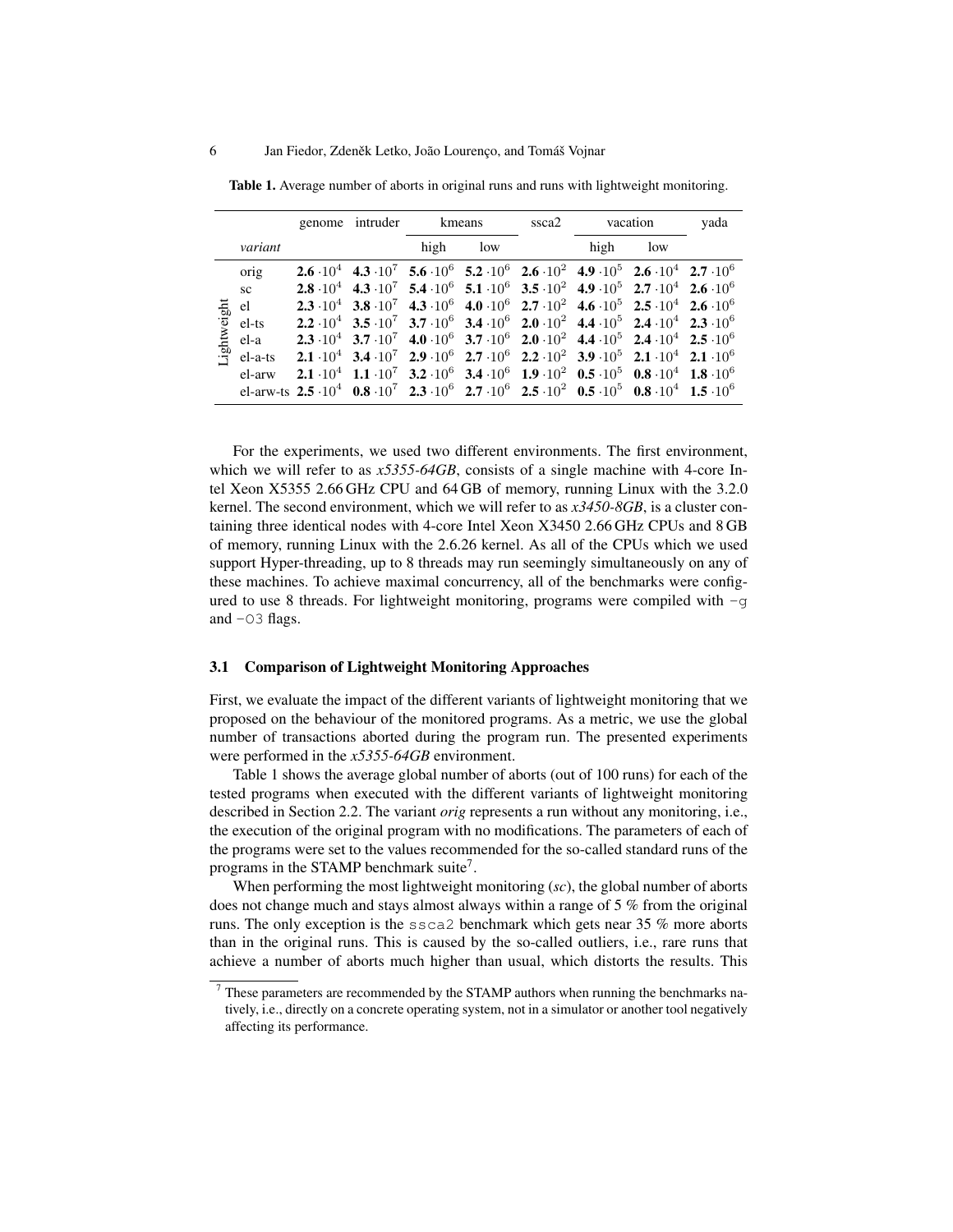|                                                                       | genome intruder | kmeans |     | ssca2 | vacation |                                                                                                                                                                                                 | yada |
|-----------------------------------------------------------------------|-----------------|--------|-----|-------|----------|-------------------------------------------------------------------------------------------------------------------------------------------------------------------------------------------------|------|
| variant                                                               |                 | high   | low |       | high     | low                                                                                                                                                                                             |      |
| orig                                                                  |                 |        |     |       |          | 2.6 $\cdot 10^4$ 4.3 $\cdot 10^7$ 5.6 $\cdot 10^6$ 5.0 $\cdot 10^6$ 2.6 $\cdot 10^2$ 4.9 $\cdot 10^5$ 2.5 $\cdot 10^4$ 2.6 $\cdot 10^6$                                                         |      |
| <b>SC</b>                                                             |                 |        |     |       |          | 2.7 $\cdot 10^4$ 4.4 $\cdot 10^7$ 5.4 $\cdot 10^6$ 5.0 $\cdot 10^6$ 2.5 $\cdot 10^2$ 4.9 $\cdot 10^5$ 2.6 $\cdot 10^4$ 2.6 $\cdot 10^6$                                                         |      |
| $\frac{1}{2}$ el -ts<br>$\frac{1}{2}$ el -a<br>$\frac{1}{2}$ el -a -1 |                 |        |     |       |          | 2.2 $\cdot 10^4$ 3.8 $\cdot 10^7$ 4.2 $\cdot 10^6$ 3.9 $\cdot 10^6$ 1.7 $\cdot 10^2$ 4.6 $\cdot 10^5$ 2.5 $\cdot 10^4$ 2.6 $\cdot 10^6$                                                         |      |
|                                                                       |                 |        |     |       |          | <b>2.1</b> $\cdot 10^4$ <b>3.5</b> $\cdot 10^7$ <b>3.7</b> $\cdot 10^6$ <b>3.3</b> $\cdot 10^6$ <b>1.6</b> $\cdot 10^2$ <b>4.3</b> $\cdot 10^5$ <b>2.4</b> $\cdot 10^4$ <b>2.3</b> $\cdot 10^6$ |      |
|                                                                       |                 |        |     |       |          | 2.3 $\cdot 10^4$ 3.7 $\cdot 10^7$ 3.9 $\cdot 10^6$ 3.6 $\cdot 10^6$ 1.9 $\cdot 10^2$ 4.4 $\cdot 10^5$ 2.4 $\cdot 10^4$ 2.5 $\cdot 10^6$                                                         |      |
| el-a-ts                                                               |                 |        |     |       |          | <b>2.1</b> $\cdot 10^4$ <b>3.4</b> $\cdot 10^7$ <b>2.9</b> $\cdot 10^6$ <b>2.6</b> $\cdot 10^6$ <b>1.6</b> $\cdot 10^2$ <b>3.9</b> $\cdot 10^5$ <b>2.1</b> $\cdot 10^4$ <b>2.1</b> $\cdot 10^6$ |      |
| el-arw                                                                |                 |        |     |       |          | <b>2.1</b> $\cdot 10^4$ <b>1.1</b> $\cdot 10^7$ <b>3.2</b> $\cdot 10^6$ <b>3.2</b> $\cdot 10^6$ <b>1.8</b> $\cdot 10^2$ <b>0.5</b> $\cdot 10^5$ <b>0.8</b> $\cdot 10^4$ <b>1.8</b> $\cdot 10^6$ |      |
|                                                                       |                 |        |     |       |          | el-arw-ts $2.4 \cdot 10^4$ 0.9 $\cdot 10^7$ 2.3 $\cdot 10^6$ 2.6 $\cdot 10^6$ 1.7 $\cdot 10^2$ 0.5 $\cdot 10^5$ 0.8 $\cdot 10^4$ 1.5 $\cdot 10^6$                                               |      |

Table 2. Average aborts in original runs and runs with lightweight monitoring without outliers.

effect is more noticeable in the cases where the global number of aborts is relatively low and even one of such outlying runs may change the average values considerably. For example, the results for the ssca2 benchmark using the *sc* monitoring approach contained two runs with 4300 and 3800 global numbers of aborts. When we look at the global number of aborts and remove the 10 runs identified as outliers, we get close to the original global number of aborts even for the ssca2 benchmark. These results can be seen in Table 2. In particular, we take as outliers the runs which achieved a significantly different global number of aborts than the rest of the runs based on their Euclidian distance from the 10 runs with the closest global number of aborts.

When we try to obtain the same information as above using the event logger approach (*el*), we see that the global number of aborts drops much more than when using the *sc* approach—changing up to 25 % of the original value. This is because logging the events in a list is more intrusive than just incrementing a counter. This demonstrates that it is indeed quite important how the monitored information is acquired and registered as even slightly different methods that obtain the same information may have considerably different impact on the behaviour of the monitored TM programs.

When we start collecting more information (events) than just the number of started and committed transactions, we get an even lower global number of aborts. When logging the number of aborts as well (using the *el-a* approach), the drop in the number of aborts is not that significant yet (up to 30  $\%$  of the original value) as the number of events of this type is not that high. However, when we start tracking the read and write operations as well (using the *el-arw* approach), the global number of aborts often suffers large drops (the change is up to 90 % of the original value). This is related to the fact that the number of reads and writes is usually much higher than the number of starts and commits.

If we also start collecting the time stamps (using the *el-ts*, *el-a-ts*, and *el-arw-ts* approaches), the global number of aborts does also drop when compared with the variants not collecting the time stamps. However, in general, despite collecting time stamps is usually more intrusive than tracking the aborts, it is less intrusive than tracking the reads and writes.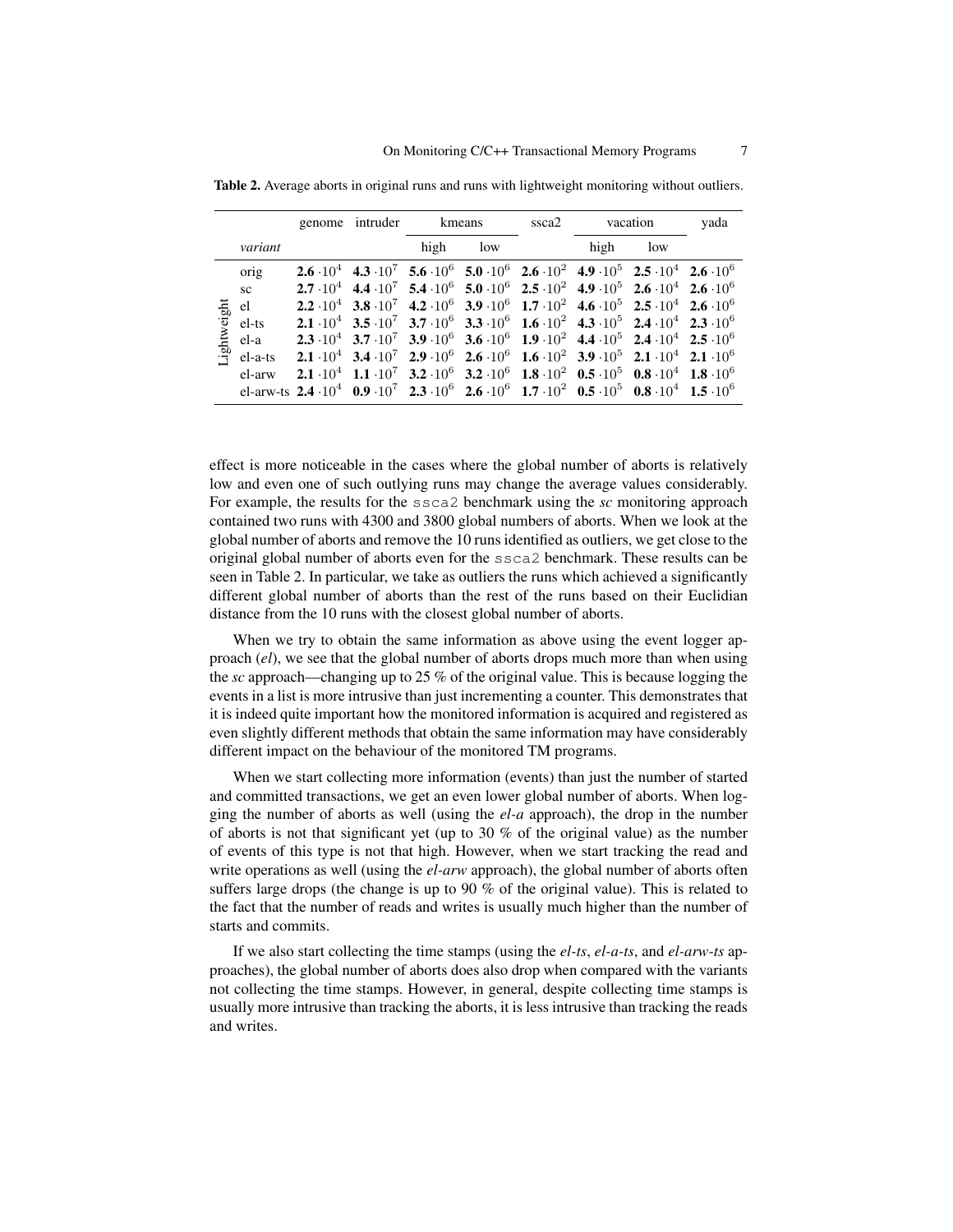|             |           | genome | intruder | kmeans |        | ssca2 | vacation |     | yada    |
|-------------|-----------|--------|----------|--------|--------|-------|----------|-----|---------|
|             | variant   |        |          | high   | low    |       | high     | low |         |
|             | orig      | 67.6   | 22850.0  | 3804.7 | 1626.1 | 6.5   | 23.4     | 4.9 | 9362.3  |
|             | sc        | 73.3   | 22013.1  | 4115.7 | 1721.5 | 7.2   | 23.3     | 5.3 | 11659.3 |
|             | el        | 63.1   | 17663.5  | 2722.9 | 1245.9 | 12.2  | 25.2     | 5.3 | 9354.7  |
| Lightweight | el-ts     | 61.3   | 16797.2  | 2402.7 | 1236.4 | 13.0  | 22.6     | 4.7 | 8118.7  |
|             | el-a      | 65.8   | 16504.1  | 2204.3 | 1091.0 | 16.6  | 22.6     | 4.0 | 8096.3  |
|             | el-a-ts   | 64.3   | 16112.9  | 1696.8 | 942.8  | 15.6  | 19.7     | 3.8 | 6846.7  |
|             | el-arw    | 72.7   | 8238.9   | 2891.2 | 1877.0 | 18.0  | 19.9     | 3.7 | 5804.0  |
|             | el-arw-ts | 107.1  | 9499.4   | 3463.6 | 2121.3 | 22.0  | 22.6     | 4.7 | 4458.0  |
|             | orig      | 3.7    | 85.8     | 0.2    | 0.1    | 0.0   | 2.1      | 0.2 | 595.1   |
|             | sc        | 3.4    | 81.1     | 0.4    | 0.1    | 0.0   | 2.0      | 0.3 | 584.4   |
|             | el        | 8.6    | 92.2     | 7.2    | 6.7    | 0.5   | 2.4      | 0.5 | 589.3   |
|             | el-ts     | 9.4    | 106.9    | 9.0    | 7.8    | 0.7   | 2.5      | 0.3 | 571.2   |
| EN          | el-a      | 7.0    | 101.6    | 14.9   | 12.2   | 0.5   | 2.1      | 0.2 | 580.2   |
|             | el-a-ts   | 7.4    | 95.7     | 17.5   | 14.6   | 0.6   | 2.4      | 0.3 | 576.6   |
|             | el-arw    | 13.2   | 476.8    | 36.6   | 28.6   | 0.9   | 10.1     | 1.6 | 715.2   |
|             | el-arw-ts | 24.1   | 1567.1   | 213.2  | 139.3  | 1.0   | 14.6     | 2.8 | 902.4   |
|             | orig      | 10.8   | 71.4     | 0.3    | 0.1    | 0.0   | 1.9      | 0.2 | 595.6   |
|             | sc        | 9.3    | 109.8    | 0.2    | 0.1    | 0.0   | 3.4      | 0.6 | 729.6   |
|             | el        | 13.7   | 109.7    | 8.6    | 7.8    | 0.6   | 4.0      | 0.5 | 704.3   |
|             | el-ts     | 11.3   | 119.2    | 9.8    | 8.6    | 0.8   | 4.0      | 0.4 | 687.4   |
| ANaConDA    | el-a      | 12.3   | 126.0    | 20.8   | 16.7   | 0.9   | 3.6      | 0.7 | 702.4   |
|             | el-a-ts   | 11.0   | 133.8    | 24.5   | 18.0   | 0.9   | 4.0      | 0.5 | 682.3   |
|             | el-arw    | 20.8   | 1653.4   | 178.5  | 126.9  | 1.3   | 17.4     | 2.8 | 1100.1  |
|             | el-arw-ts | 34.4   | 3132.9   | 480.8  | 305.8  | 1.5   | 19.1     | 3.7 | 1260.8  |

Table 3. A comparison of average number of aborts for lightweight and heavyweight monitoring.

## 3.2 Comparison of Lightweight and Heavyweight Monitoring

In this section, we compare the impact of the lightweight and heavyweight implementations of the considered monitoring approaches. Since heavyweight monitoring greatly slows down the tested programs, for these experiments the parameters of the benchmarking programs were set to the values recommended by the STAMP authors for the so-called simulation runs, which are suitable when executing a program in a simulator or another tool that negatively affects its performance. Since the simulation runs generate much less aborts than the standard ones, meaning that the results might be negatively influenced by the outliers, we remove 10 (out of 100) runs marked as the outliers during the evaluation. Due to the higher time cost of these tests, the experiments were performed in the *x3450-8GB* environment.

Table 3 shows the average global number of aborts for each of the tested programs for the lightweight and heavyweight implementations of the monitoring approaches described in Section 2.2. The heavyweight implementations come in two different versions. The first version, called *PIN*, does the monitoring by executing the lightweight monitoring implementation, i.e., the modified versions of the programs, in the PIN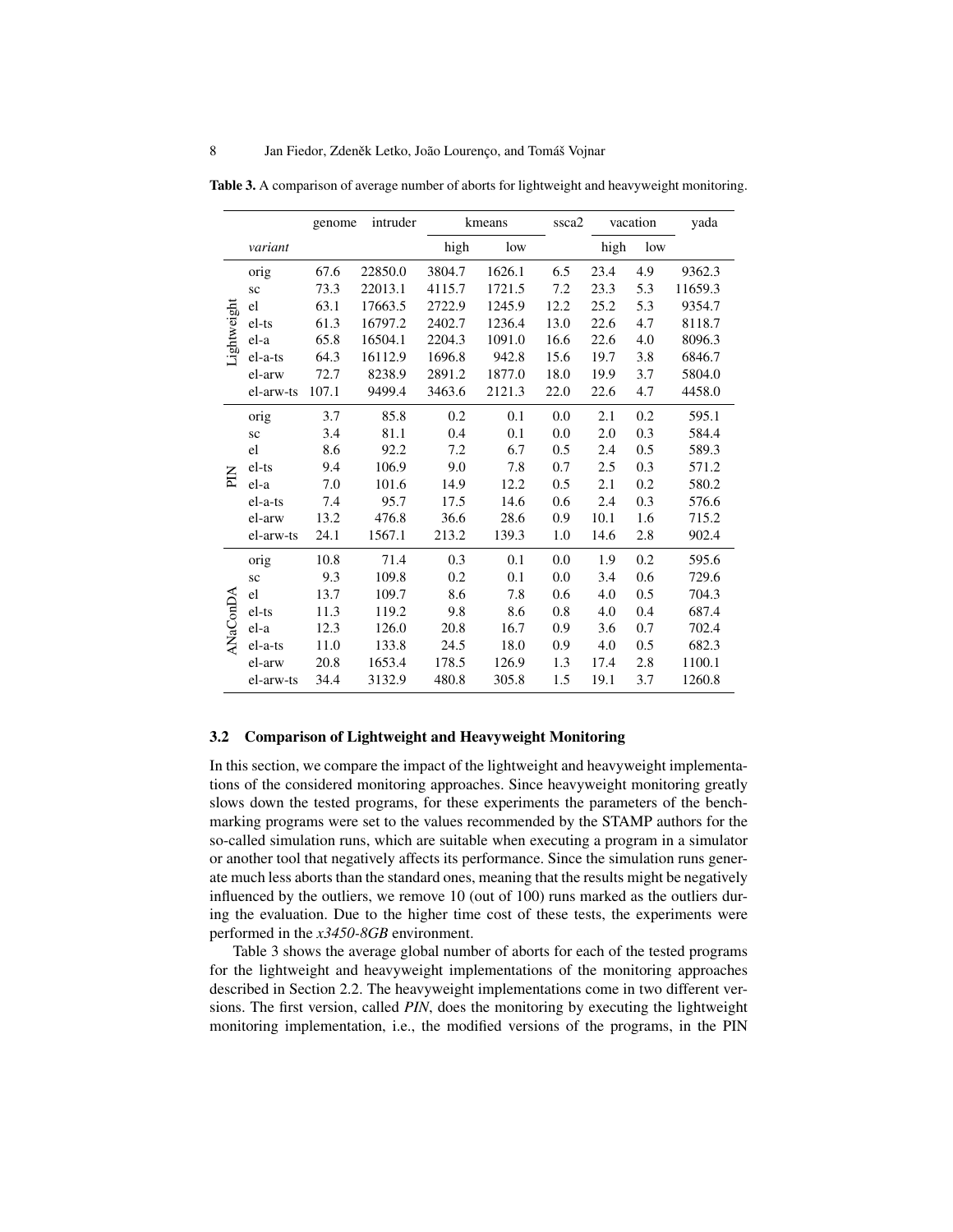framework without doing any instrumentation of the program. The purpose of this version is to show how the use of PIN's low-level virtual machine changes the behaviour of the monitored program even without the influence of the instrumentation needed to capture the monitored events. The second version, denoted as *ANaConDA*, is the true heavyweight implementation where the counter incrementation and event collection is done through the callbacks provided by the extended ANaConDA framework.

First of all, let us note that compared with the results of the standard runs (Table 2), the results of the simulation runs exhibit the same tendencies when monitored using the lightweight approaches (and hence we can consider their use instead of the standard runs meaningful). The main difference is that the simulation runs are more prone to problems with outliers as their execution time is quite short and even a very short disruption during the execution may change significantly the overall results. For example, the results obtained for the yada benchmark using the *sc* monitoring approach contain several runs with significantly greater global number of aborts even after the 10 outliers have been removed (in fact, in this batch of runs there were 14 runs with a very high global number of aborts).

When we start monitoring the programs using the heavyweight versions of the monitoring approaches, we can see a massive drop in the global number of aborts (more than 95 %). This drop is mainly caused by PIN's low-level virtual machine as just running the original (non-modified) version (*orig*) of a program in PIN leads to an extreme drop in the global number of aborts (more than 95 %). The additional disruption introduced by the monitoring code does not influence much the behaviour. In fact, rather than having the effect of decreasing the global number of aborts, like in the case of the lightweight monitoring, inserting the monitoring code actually helps to increase the number of aborts a little in the heavyweight monitoring. This effect increases as we collect more information while monitoring, which is a completely opposite tendency compared to the lightweight monitoring. Also, the monitoring code inserted by ANa-ConDA has a greater effect on increasing the global number of aborts than using the lightweight monitoring code executed in PIN.

Another effect that the heavyweight monitoring has on the considered programs is that it suppresses the outliers. Table 3 contains the results evaluated from the runs not marked as outliers, but the results are nearly identical even when considering all of the runs.

#### 3.3 Impact of the Monitoring on Different Types of Transactions

The global number of aborts is an important performance metric and hence also a good basic metric of how the behaviour of the monitored programs is influenced by the monitoring layer. However, one may want to get a more detailed information about the behaviour of a program and also about the way how it is influenced by monitoring. To go one step further in this direction, we now consider monitoring numbers of aborts of different types of transactions and the influence of monitoring on these numbers. Since TM libraries do not give us statistics for different types of transactions, we use the information obtained using the *sc* monitoring approach as a baseline behaviour of a program in this case. As the global number of aborts when using the *sc* monitoring approach is very similar to the original global number of aborts, we may safely assume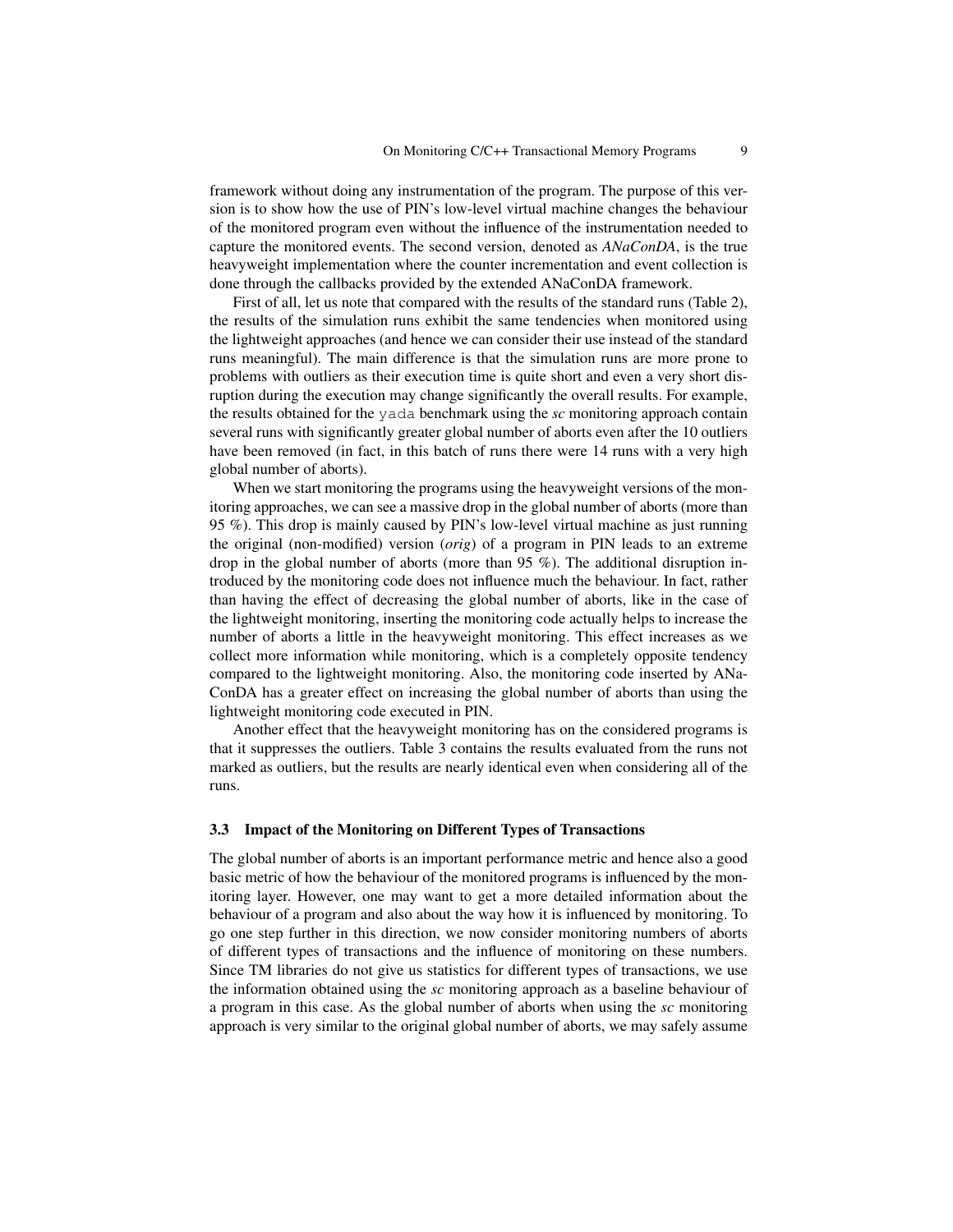|             |                                                |                                                                                                                         | intruder                                                                                                                   |                                                                                                                           | kmeans-high                                                                                                                           |                                                                                                                               |                                                                                                                                        |  |  |
|-------------|------------------------------------------------|-------------------------------------------------------------------------------------------------------------------------|----------------------------------------------------------------------------------------------------------------------------|---------------------------------------------------------------------------------------------------------------------------|---------------------------------------------------------------------------------------------------------------------------------------|-------------------------------------------------------------------------------------------------------------------------------|----------------------------------------------------------------------------------------------------------------------------------------|--|--|
|             | variant                                        | Tx1                                                                                                                     | Tx2                                                                                                                        | Tx3                                                                                                                       | Tx4                                                                                                                                   | Tx5                                                                                                                           | Tx6                                                                                                                                    |  |  |
| Lightweight | sc<br>el<br>el-ts<br>el-a<br>el-a-ts<br>el-arw | 13.9 $\cdot 10^6$<br>$9.5 \cdot 10^{6}$<br>8.1 $\cdot 10^6$<br>$9.5 \cdot 10^6$<br>$8.7 \cdot 10^6$<br>5.1 $\cdot 10^6$ | 91.0 $\cdot 10^5$<br>85.2 $\cdot 10^5$<br>83.5 $\cdot 10^5$<br>86.0 $\cdot 10^5$<br>83.0 $\cdot 10^5$<br>$23.6 \cdot 10^5$ | $20.5 \cdot 10^6$<br>19.9 $\cdot 10^6$<br>18.9 $\cdot 10^6$<br>19.0 $\cdot 10^6$<br>17.0 $\cdot 10^6$<br>3.3 $\cdot 10^6$ | 51.7 $\cdot$ 10 <sup>5</sup><br>40.9 $\cdot 10^5$<br>35.1 $\cdot 10^5$<br>37.8 $\cdot 10^5$<br>$26.8 \cdot 10^5$<br>31.3 $\cdot 10^5$ | 24.9 $\cdot 10^4$<br>22.1 $\cdot 10^4$<br>$21.8 \cdot 10^4$<br>$21.9 \cdot 10^{4}$<br>$22.2 \cdot 10^{4}$<br>8.3 $\cdot 10^4$ | 51.0 $\cdot 10^{0}$<br>44.0 $\cdot 10^{0}$<br>36.0 $\cdot 10^{0}$<br>37.0 $\cdot 10^{0}$<br>33.0 $\cdot 10^{0}$<br>12.0 $\cdot 10^{0}$ |  |  |
|             | el-arw-ts                                      | 5.1 $\cdot 10^6$                                                                                                        | $22.3 \cdot 10^5$                                                                                                          | 1.1 $\cdot 10^6$                                                                                                          | $22.6 \cdot 10^5$                                                                                                                     | $7.7 \cdot 10^{4}$                                                                                                            | 11.0 $\cdot 10^{0}$                                                                                                                    |  |  |

Table 4. Average number of aborts for different types of transactions.

that this behaviour is very close to the original one. The presented experiments were again performed in the *x5355-64GB* environment.

Table 4 shows the average number of aborts for each type of transactions present in the intruder and kmeans benchmarks (in the latter case, for the variant with high contention). As can be seen, the various kinds of monitoring influence each type of transactions differently. When looking at transactions of Type *Tx2* and *Tx3* for the intruder benchmark or at transactions of Type *Tx5* for the kmeans benchmark, one can see that utilizing the event logger with or without direct tracking of aborts (*el* and *ela*, respectively) does not influence the average number of aborts much. The drop in the number of aborts is around 10 % here. Also, the collection of time stamps (the *el-ts* and *el-a-ts* approaches) changes these numbers minimally. However, when we start tracking the reads and writes (the *el-arw* approach), the number of aborts drops considerably (by around 65–85 %).

On the other hand, some types of transactions, like transactions of Type *Tx1* for the intruder benchmark and transactions of Type *Tx4* for the kmeans benchmark are more affected by the event logger (*el*) approach and exhibit a significant decrease in the number of aborts (by around 20–30 %). The number of aborts does not drop much when we add the direct tracking of aborts (el-a), but it lowers again (by around 10– 20 %) when we include the collection of time stamps (the *el-ts* and *el-a-ts* approaches). When we start tracking the reads and writes in these types of transactions, the number of aborts drops again (by around 10–30 %), but this drop is not that significant as in the case of the previously described transaction types.

One may think that the abrupt drop in the number of aborts that we saw in the transactions of Type *Tx2*, *Tx3*, or *Tx5* when we started tracking the reads and writes is connected to the number of memory accesses in these types of transactions since the influence of the monitoring should be different for transactions with a high and low number of memory accesses, respectively. However, our analysis of the data showed no clear dependency between the number of accesses and the drops in the number of aborts. For example, transactions of Type *Tx2* perform on average 110 accesses to the TM, while transactions of Type *Tx3* just 3 and transactions of Type *Tx5* only 2. Still, the tendencies they exhibit for the various monitoring approaches are the same. The exact cause of this behaviour remains an interesting direction for future work.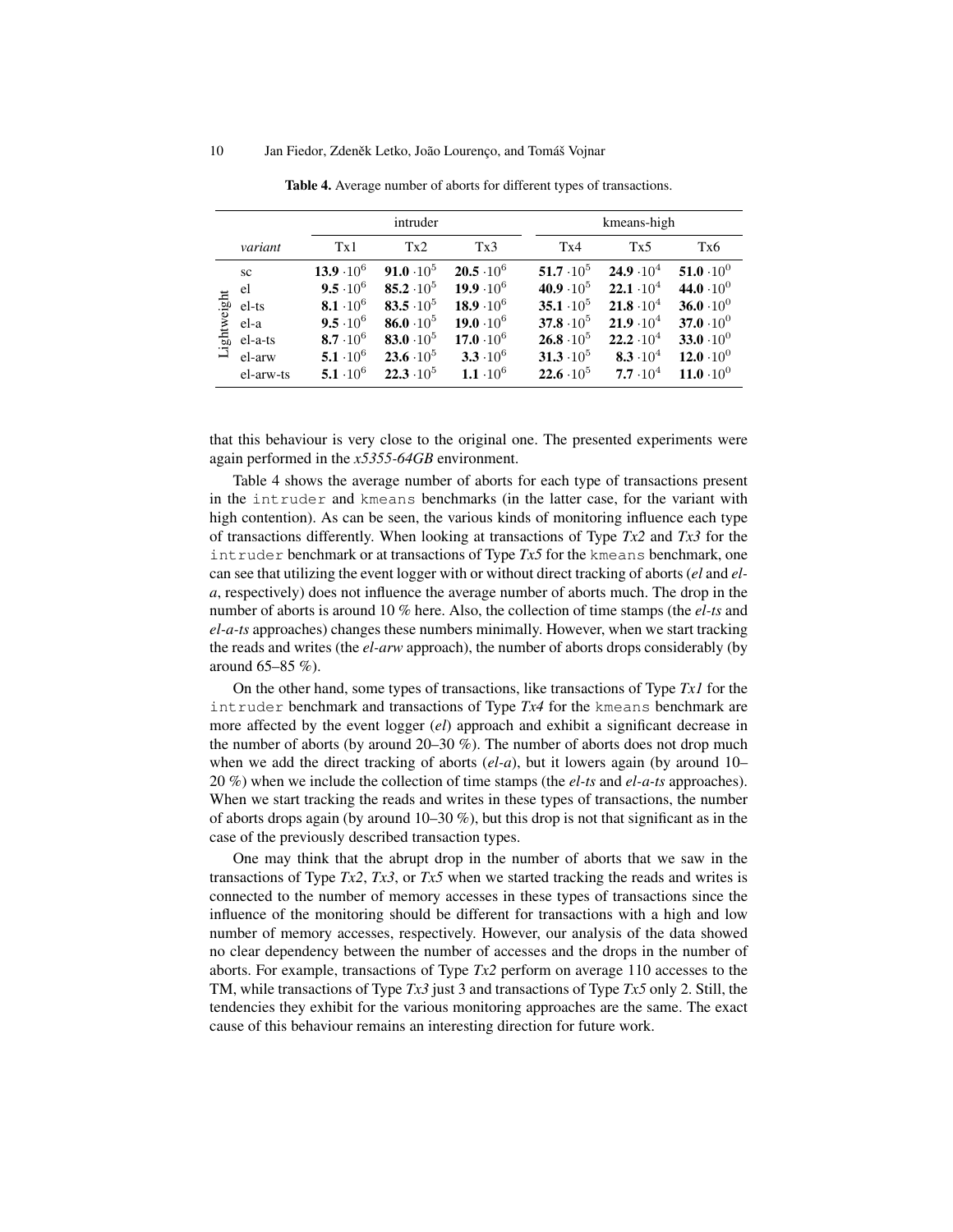|                                                                                                                                 |         | genome intruder | kmeans                                                                        |     | ssca2                                                                                                                                                                                           | vacation |                                                                     | yada |
|---------------------------------------------------------------------------------------------------------------------------------|---------|-----------------|-------------------------------------------------------------------------------|-----|-------------------------------------------------------------------------------------------------------------------------------------------------------------------------------------------------|----------|---------------------------------------------------------------------|------|
|                                                                                                                                 | variant |                 | high                                                                          | low |                                                                                                                                                                                                 | high     | low                                                                 |      |
|                                                                                                                                 | orig    |                 |                                                                               |     | <b>3.0</b> $\cdot 10^4$ <b>3.0</b> $\cdot 10^7$ <b>5.7</b> $\cdot 10^6$ <b>4.1</b> $\cdot 10^6$ <b>6.3</b> $\cdot 10^2$ <b>3.6</b> $\cdot 10^5$ <b>3.1</b> $\cdot 10^4$ <b>5.0</b> $\cdot 10^6$ |          |                                                                     |      |
|                                                                                                                                 | sc      |                 |                                                                               |     | 3.1 $\cdot 10^4$ 3.0 $\cdot 10^7$ 6.0 $\cdot 10^6$ 4.4 $\cdot 10^6$ 11.7 $\cdot 10^2$ 3.6 $\cdot 10^5$ 3.2 $\cdot 10^4$ 5.0 $\cdot 10^6$                                                        |          |                                                                     |      |
| ${\small \begin{array}{c} \text{Lightweight} \\ \text{e} \text{ } \text{e} \text{ } \text{ } \\ \text{d} \text{ } \end{array}}$ |         |                 |                                                                               |     | <b>2.7</b> $\cdot 10^4$ <b>2.9</b> $\cdot 10^7$ <b>4.9</b> $\cdot 10^6$ <b>3.7</b> $\cdot 10^6$ <b>3.4</b> $\cdot 10^2$ <b>3.4</b> $\cdot 10^5$ <b>3.0</b> $\cdot 10^4$ <b>4.6</b> $\cdot 10^6$ |          |                                                                     |      |
|                                                                                                                                 | el-ts   |                 |                                                                               |     | <b>2.6</b> $\cdot 10^4$ <b>2.9</b> $\cdot 10^7$ <b>4.5</b> $\cdot 10^6$ <b>3.3</b> $\cdot 10^6$ <b>1.9</b> $\cdot 10^2$ <b>3.3</b> $\cdot 10^5$ <b>2.8</b> $\cdot 10^4$ <b>4.4</b> $\cdot 10^6$ |          |                                                                     |      |
|                                                                                                                                 | el-a    |                 | 2.8 $\cdot 10^4$ 2.8 $\cdot 10^7$ 4.2 $\cdot 10^6$ 3.1 $\cdot 10^6$           |     |                                                                                                                                                                                                 |          | 5.2 $\cdot 10^2$ 3.3 $\cdot 10^5$ 2.7 $\cdot 10^4$ 4.3 $\cdot 10^6$ |      |
|                                                                                                                                 | el-a-ts |                 | 2.6 $\cdot 10^4$ 2.5 $\cdot 10^7$ 3.1 $\cdot 10^6$ 2.3 $\cdot 10^6$           |     |                                                                                                                                                                                                 |          | 2.3 $\cdot 10^2$ 3.0 $\cdot 10^5$ 2.5 $\cdot 10^4$ 3.6 $\cdot 10^6$ |      |
|                                                                                                                                 | el-arw  |                 | 2.4 $\cdot 10^4$ 0.8 $\cdot 10^7$ 3.4 $\cdot 10^6$ 3.7 $\cdot 10^6$           |     |                                                                                                                                                                                                 |          | 5.1 $\cdot 10^2$ timeout 3.5 $\cdot 10^4$ 2.9 $\cdot 10^6$          |      |
|                                                                                                                                 |         |                 | el-arw-ts $2.8 \cdot 10^4$ 0.7 $\cdot 10^7$ 2.5 $\cdot 10^6$ 2.2 $\cdot 10^6$ |     |                                                                                                                                                                                                 |          | $2.4 \cdot 10^2$ timeout timeout timeout                            |      |

Table 5. Average aborts in runs with lightweight monitoring in the *x3450-8GB* environment.

## 3.4 Influence of the Environment

In the previous sections, we discussed that even a slight disturbance of the monitored TM program's execution by the monitoring code could impact its behaviour. However, changes in the monitoring code are not the only factor that may influence the behaviour of the monitored program. Other factors include changes of the environment in which the monitoring is done. That is why we now compare both of our execution environments used for acquiring the experimental results.

In particular, Table 5 shows results of the same experiments with lightweight monitoring as Table 1 but this time from the *x3450-8GB* environment instead of *x5355-* 64GB.<sup>8</sup> We can see that the tendencies for the various monitoring approaches are similar to the ones presented before. However, the average global number of aborts changed for some of the benchmarks. For example, the intruder benchmark achieved around 30 % less aborts on this machine regardless of the monitoring approach used. On the other hand, the yada benchmark got twice as many aborts with any monitoring approach used.

Moreover, interestingly, some of the benchmarks seem to behave the same way as on the previously used machine when looking at the global number of aborts only. However, when looking at aborts for different types of transactions, one finds out that the program is in fact behaving differently. When looking at the kmeans benchmark, the average global number of aborts for the original run (*orig*) is nearly the same, but this is not true when we compare the number of aborts per transactions type.

In particular, Table 6 contains the average number of aborts for each type of transactions present in the intruder and kmeans (high contention variant) benchmarks. When we look at the *sc* monitoring approach and compare transactions of Type *Tx4* and *Tx5* with the results presented in Table 4, we see that the number of aborts for transactions of Type *Tx4* increases by about 20 % while the number of aborts for transactions of Type *Tx5* drops by more than 85 %. Moreover, the tendencies exhibited by transactions of type  $Tx5$  change: now, the number of aborts starts actually increasing when

<sup>8</sup> The missing values for some of the benchmarks for the *el-arw* and *el-arw-ts* monitoring approaches in Table 5 are caused by all of the runs timing out due to the extensive swapping as the main memory was rapidly filled out with the collected events.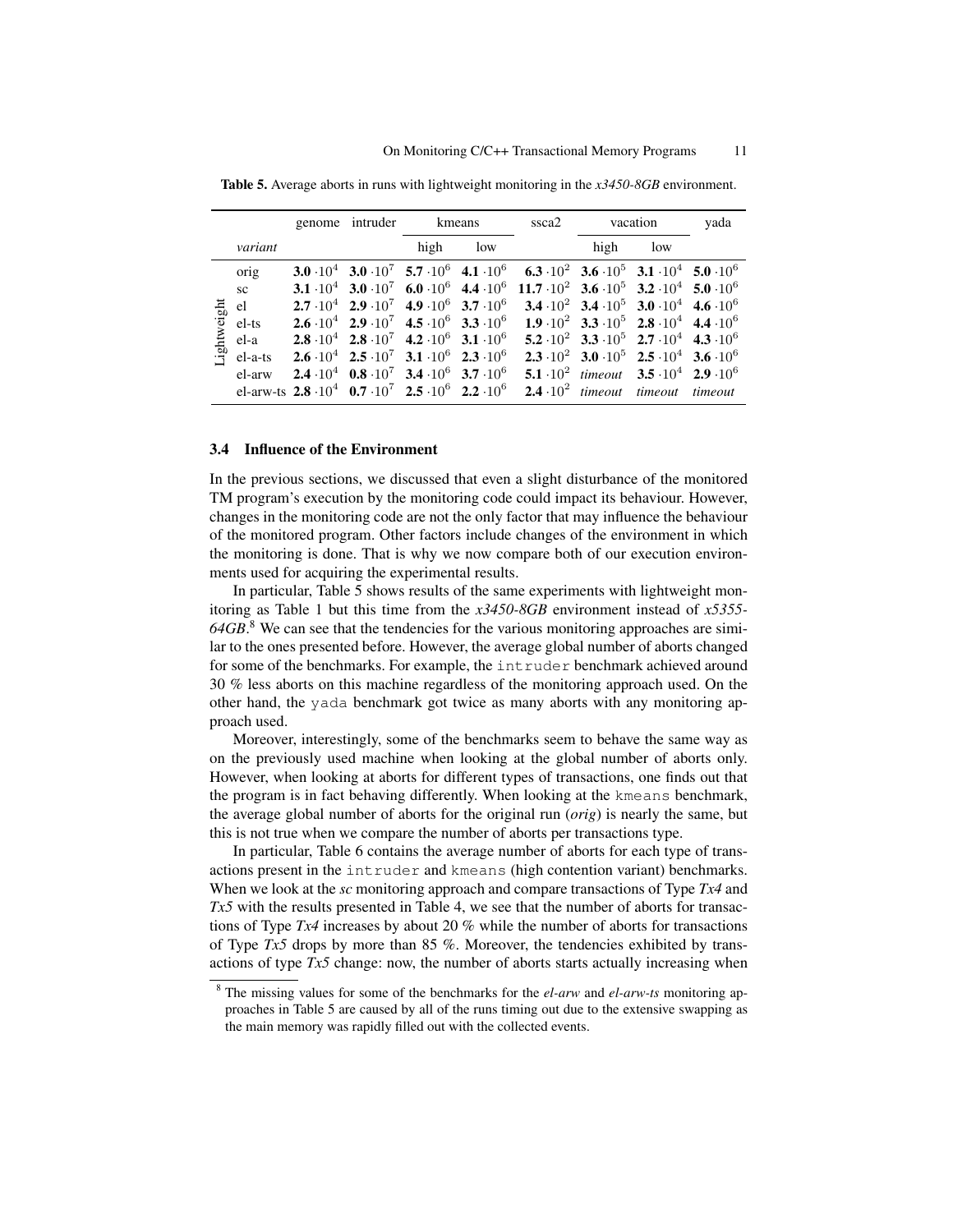|             |           |                  | intruder          |                     | kmeans-high       |                              |                     |  |  |
|-------------|-----------|------------------|-------------------|---------------------|-------------------|------------------------------|---------------------|--|--|
|             | variant   | Tx1              | Tx2               | Tx3                 | Tx4               | Tx5                          | Tx6                 |  |  |
|             | sc        | 3.2 $\cdot 10^6$ | 88.9 $\cdot 10^5$ | 17.5 $\cdot 10^6$   | 59.8 $\cdot 10^5$ | 3.6 $\cdot 10^4$             | 6.0 $\cdot 10^{0}$  |  |  |
|             | el        | 3.8 $\cdot 10^6$ | 84.1 $\cdot 10^5$ | $16.5 \cdot 10^{6}$ | 48.7 $\cdot 10^5$ | $6.3 \cdot 10^{4}$           | $7.0 \cdot 10^{0}$  |  |  |
| Lightweight | el-ts     | 4.2 $\cdot 10^6$ | 85.9 $\cdot 10^5$ | $16.5 \cdot 10^{6}$ | 44.0 $\cdot 10^5$ | 7.6 $\cdot 10^4$             | $8.0 \cdot 10^{0}$  |  |  |
|             | el-a      | 3.9 $\cdot 10^6$ | 85.9 $\cdot 10^5$ | $15.4 \cdot 10^{6}$ | 41.0 $\cdot 10^5$ | 6.4 $\cdot 10^{4}$           | $7.0 \cdot 10^{0}$  |  |  |
|             | el-a-ts   | 4.0 $\cdot 10^6$ | 83.9 $\cdot 10^5$ | 13.1 $\cdot 10^6$   | 29.9 $\cdot 10^5$ | $7.7 \cdot 10^{4}$           | 8.0 $\cdot 10^{0}$  |  |  |
|             | el-arw    | $3.7 \cdot 10^6$ | 15.3 $\cdot 10^5$ | $2.3 \cdot 10^6$    | 33.4 $\cdot 10^5$ | 6.9 $\cdot 10^4$             | $7.0 \cdot 10^{0}$  |  |  |
|             | el-arw-ts | 4.4 $\cdot 10^6$ | 14.6 $\cdot 10^5$ | 1.1 $\cdot 10^6$    | $23.5 \cdot 10^5$ | 10.1 $\cdot$ 10 <sup>4</sup> | 14.0 $\cdot 10^{0}$ |  |  |

Table 6. Average aborts for different types of transactions in the *x3450-8GB* environment.

more intrusive monitoring approaches are used. Also, the time stamp collection greatly increases the number of aborts here.

We see a similar change in the behaviour in the intruder benchmark for transactions of Type *Tx1*. While the other two types of transactions exhibit similar tendencies and number of aborts, the number of aborts in transactions of Type *Tx1* drops by more than 75 % when using the *sc* monitoring approach. Using the more intrusive monitoring approaches then increases the number of aborts.

# 4 Analysis of the Impact of Heavyweight Monitoring

It is hard to explain all the above presented changes in the behaviour of the monitored TM programs since, for that, one would typically need some additional information about their original behaviour. However, gathering such information is usually impossible without monitoring and hence without again changing the behaviour.

Nevertheless, the situation is a bit different for the specific case when one wants to analyse differences between what happens within lightweight and heavyweight monitoring. In this case, the environment used for heavyweight monitoring has more influence on the behaviour than the actual collection of information about the monitored program. Hence, one may come with a hypothesis why the behaviour changes in a certain way in heavyweight monitoring and then try to support the hypothesis by analysing differences of suitable data collected about the behaviour of the monitored program during lightweight and heavyweight monitoring processes. We follow this path below.

Our hypothesis why the behaviour of the monitored TM programs changes so significantly during heavyweight monitoring is as follows. The run-time environment used in heavyweight monitoring has to execute not only the code of the monitored program but also the monitoring code that collects desired information about the execution of the program as well as other essential code for managing the running threads, for determining when and where to execute the monitoring code, etc. As a result, there is more code to be executed inside each transaction block, but there is even more code to be executed outside of the transactions. This, of course, influences the timing of the transactions as their execution is moved further apart in the program's execution, and even though their execution is longer, their chances to overlap and possibly abort are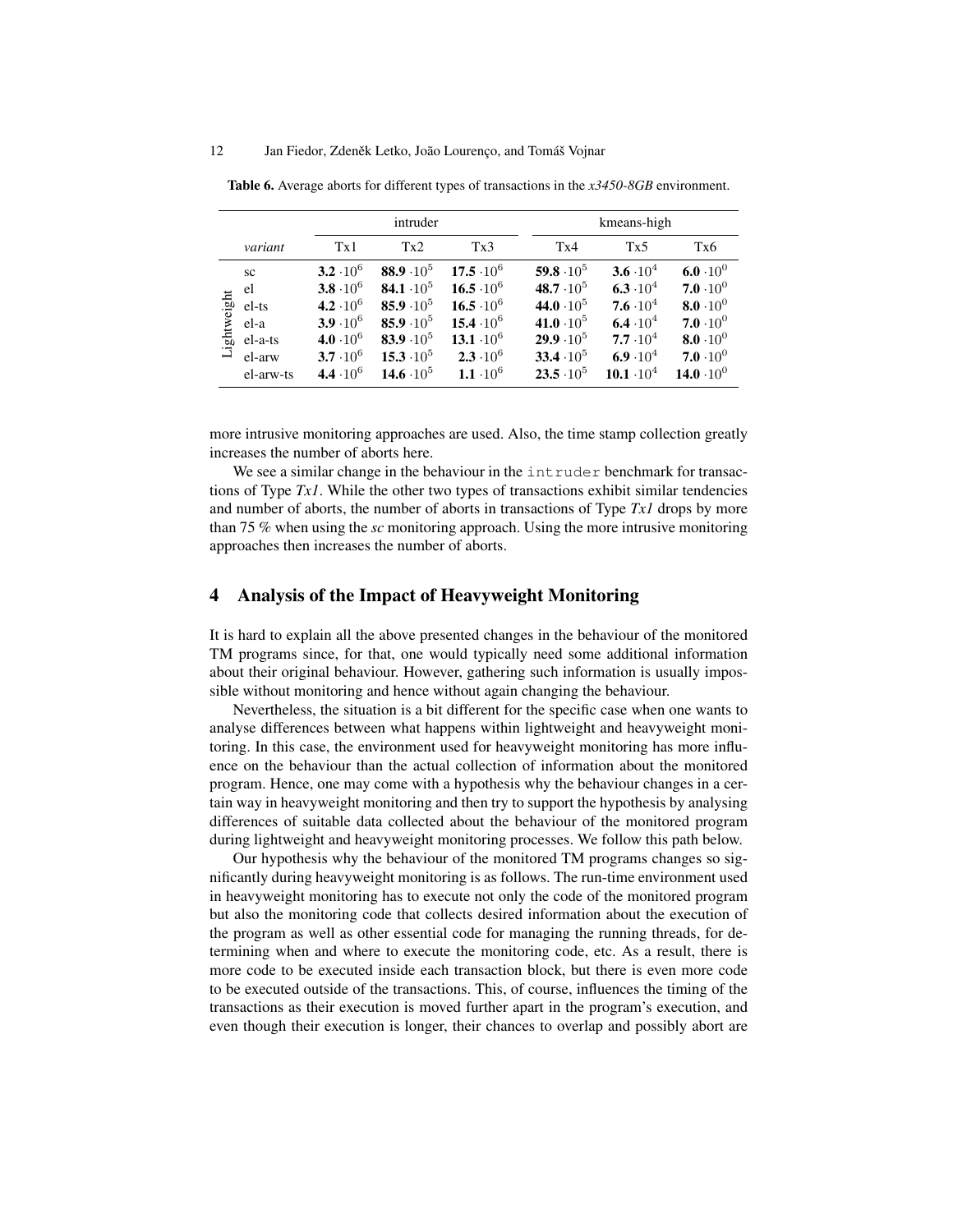| Normal execution          | Monitored execution |  |  |  |  |  |
|---------------------------|---------------------|--|--|--|--|--|
| TT1                       |                     |  |  |  |  |  |
| $T2 - - - - 277777$       | ------------------- |  |  |  |  |  |
| $T3 - - -$<br>1. <b>.</b> | .                   |  |  |  |  |  |

Fig. 1. Differences between normal and monitored execution.

|              |                                     |       | genome intruder | kmeans         |                  | ssca <sub>2</sub> | vacation          |                | yada           |
|--------------|-------------------------------------|-------|-----------------|----------------|------------------|-------------------|-------------------|----------------|----------------|
|              | variant                             |       |                 | high           | low              |                   | high              | low            |                |
| <b>Light</b> | el-a-ts<br>el-arw-ts $60.3\%$       | 45.4% | 71.6%<br>95.3%  | 33.1%<br>78.6% | 26.9%<br>75.0%   | 50.8%<br>63.8%    | 96.2%<br>99.0%    | 95.4%<br>98.9% | 89.0%<br>97.2% |
| Hea          | $\ge$ el-a-ts<br>el-arw-ts $24.9\%$ | 13.9% | 15.6%<br>29.9%  | 8.1%<br>22.7%  | $6.3\%$<br>23.4% | $3.4\%$<br>5.0%   | 29.7%<br>$65.1\%$ | 27.8%<br>61.7% | 56.3%<br>74.1% |

Table 7. Average percentage of time spent in transactions.

decreased. This phenomenon is illustrated in Figure 1 (where an abort of a transaction within the normal execution is highlighted in red hatching).

To support the above hypothesis, we computed how much time is spent inside and outside the transactional blocks (using recorded timestamps of starts, aborts, and commits of transactions). The results are shown in Table 7. One can clearly see that the relative time spent inside transactions is much lower when using heavyweight monitoring than when using lightweight monitoring. This confirms our hypothesis and explains why we get significantly less aborts during heavyweight monitoring. Moreover, the table also shows that when we start registering transactional reads and writes, we spend more time in transactions, and, correspondingly, we also get more aborts (cf. Table 3).

# 5 Conclusion

We have presented several approaches of lightweight and heavyweight monitoring of TM programs. The proposed monitoring techniques are publicly available and can be used directly or serve as an inspiration for implementing other specialized monitors. We have also presented an experimental evaluation of the influence of these monitoring approaches on the number of aborts, both at the global level and for each type of transactions present in the monitored programs. Further, we have shown that not only the monitoring process influence the number of aborts, but also the environment in which the monitoring is performed has a great impact on the overall behaviour.

From our experiments we concluded that when using lightweight monitoring strategies, the more information we monitor the less aborts we usually get, both globally and per transaction type as well. However, one has to be careful of the role of outliers and of the fact that the number of aborts does not decrease in the same way across different types of transactions. Moreover, sometimes, the number of aborts can even increase when we increase the amount of monitoring. Such a behaviour is easily observed when